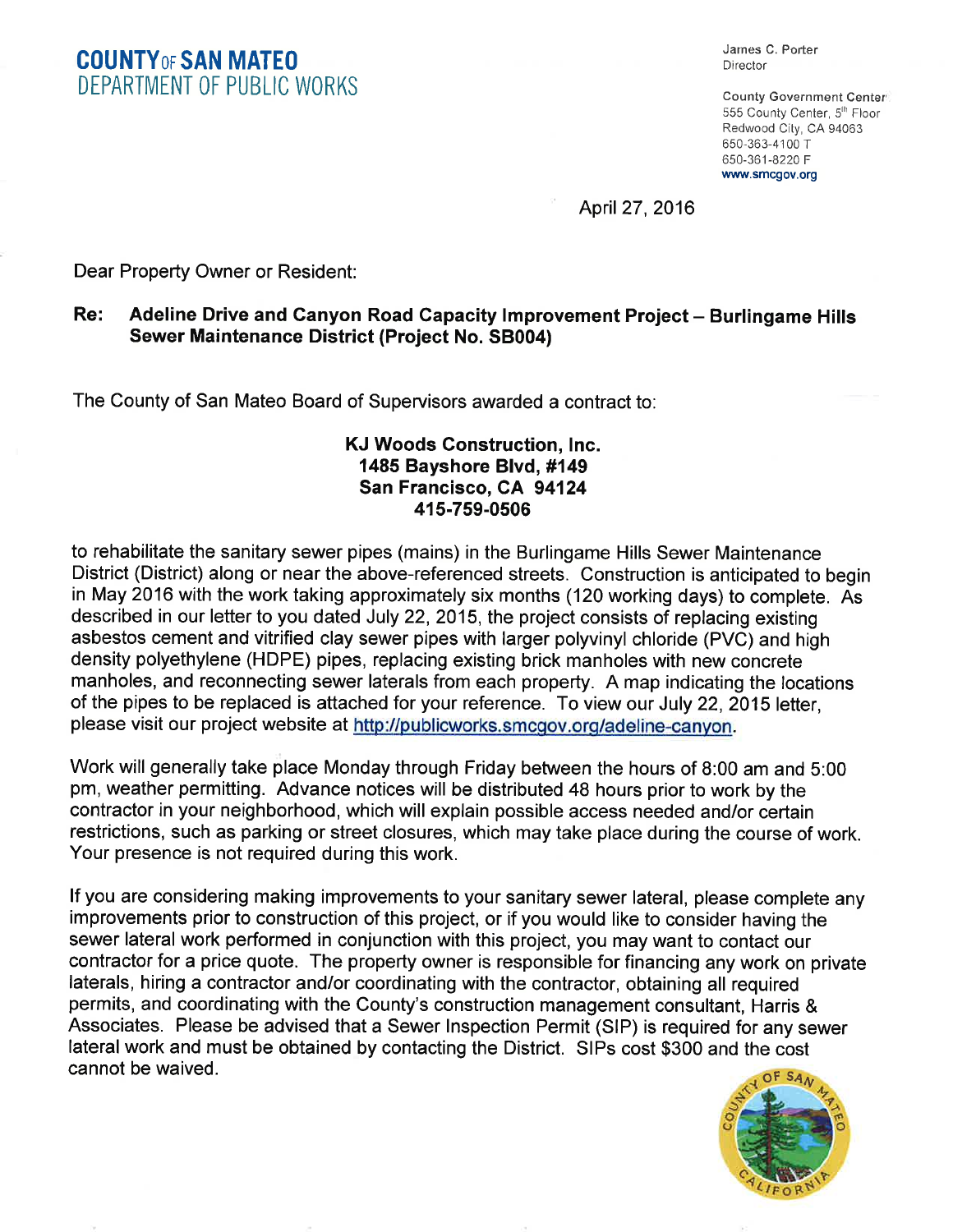# Property Owner or Resident<br>Re: Adeline Drive and Canyon Road Capacity Improvement Project – Burlingame Hills Sewer Maintenance District (Project No. 58004)

April27,2016 Page 2

Please note that you must also obtain an encroachment permit from the County Permit Section if your contractor is doing work in the road right-of-way, such as replacing your sanitary sewer cleanout at the property line or the lateral from the property line cleanout to the District main. There is a fee for encroachment permit applications. The Encroachment Permit Application form can be downloaded by going to the following link:

### http://publicworks.smcgov.org/encroachment-permits

Contact the County of San Mateo Public Works Department's Permit Section at (650) 363-1822, for further information.

For property owners at 2836, 2838, 2839, and 2843 Adeline Drive, please note that you must obtain an encroachment permit from the City of Burlingame (City), if your contractor is working in the City's road right-of-way, such as replacing your sanitary sewer cleanout at the property line or the lateral from the property line cleanout to the District main (pipe). There is a fee for encroachment permit applications with the City. Contact the City's Engineering Division at (650) 552-7230, for further information. A SIP is also required for any sewer lateral work at these properties and must be obtained by contacting the District.

Contact Jeff Palin with Harris & Associates at (925) 765-9134 after an encroachment permit and SIP are obtained.

Every effort has been and will be made to minimize any inconvenience the project may cause. However, we believe that there will be some disturbances to the residents, and we thank you in advance for your patience and cooperation.

lf you have any questions or concerns, please contact Sandeep Gill, Edelzar Garcia, or Mark Chow, of my staff, at (650) 363-4100. They can also be reached via email at:

> sgill@smcgov.org eqarcia@smcqov.orq mchow@smcqov.orq

> > Very truly yours,

James C. Porter, P.E. Director of Public Works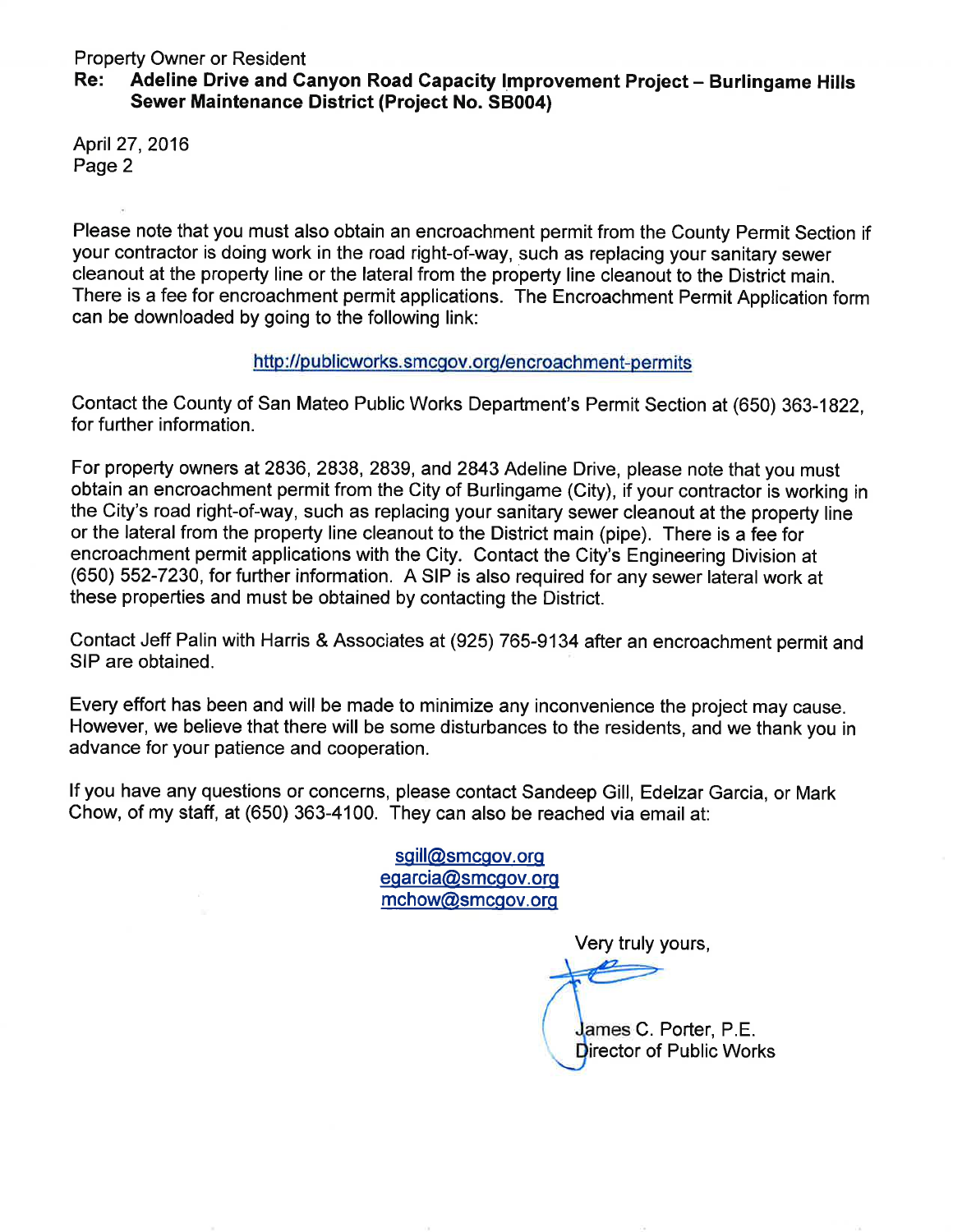# Property Owner or Resident<br>Re: Adeline Drive and Canyon Road Capacity Improvement Project – Burlingame Hills Sewer Maintenance District (Project No. 58004)

April 27, 2016 Page 3

JCP:AMS:MC:EVG:SG:bjc<br>G:\Users\utility\sewers\Districts\Burlingame Hills SMD\Projects- District\Adeline and Canyon Sewer Improvement\Design\Docs\Owner\AdelineCanyon PO Award Letter 2016-04.docx

Encl. As stated

cc: Syed Murtuza, Public Works Director, City of Burlingame 501 Primrose Road, Burlingame, CA 94010 Steve Epstein, President, Burlingame Hills lmprovement Association Richard Lee, Associate Engineer Jeff Palin, Harris & Associates

e-copy: Ann M. Stillman, Deputy Director, Engineering and Resource Protection Mark Chow, P.E., Principal Civil Engineer, Utilities-Flood Control-Watershed protection Julie Young, P.5., Senior Civil Engineer, Utilities-Flood Control-Watershed Protection Edelzar V. Garcia, P.E., Senior Civil Engineer, Utilities-Flood Control-Watershed Protection Kristen Lau, P.E., Associate Civil Engineer, Utilities-Flood Control-Watershed Protection Tom McCarthy, Wastewater Collection Supervisor